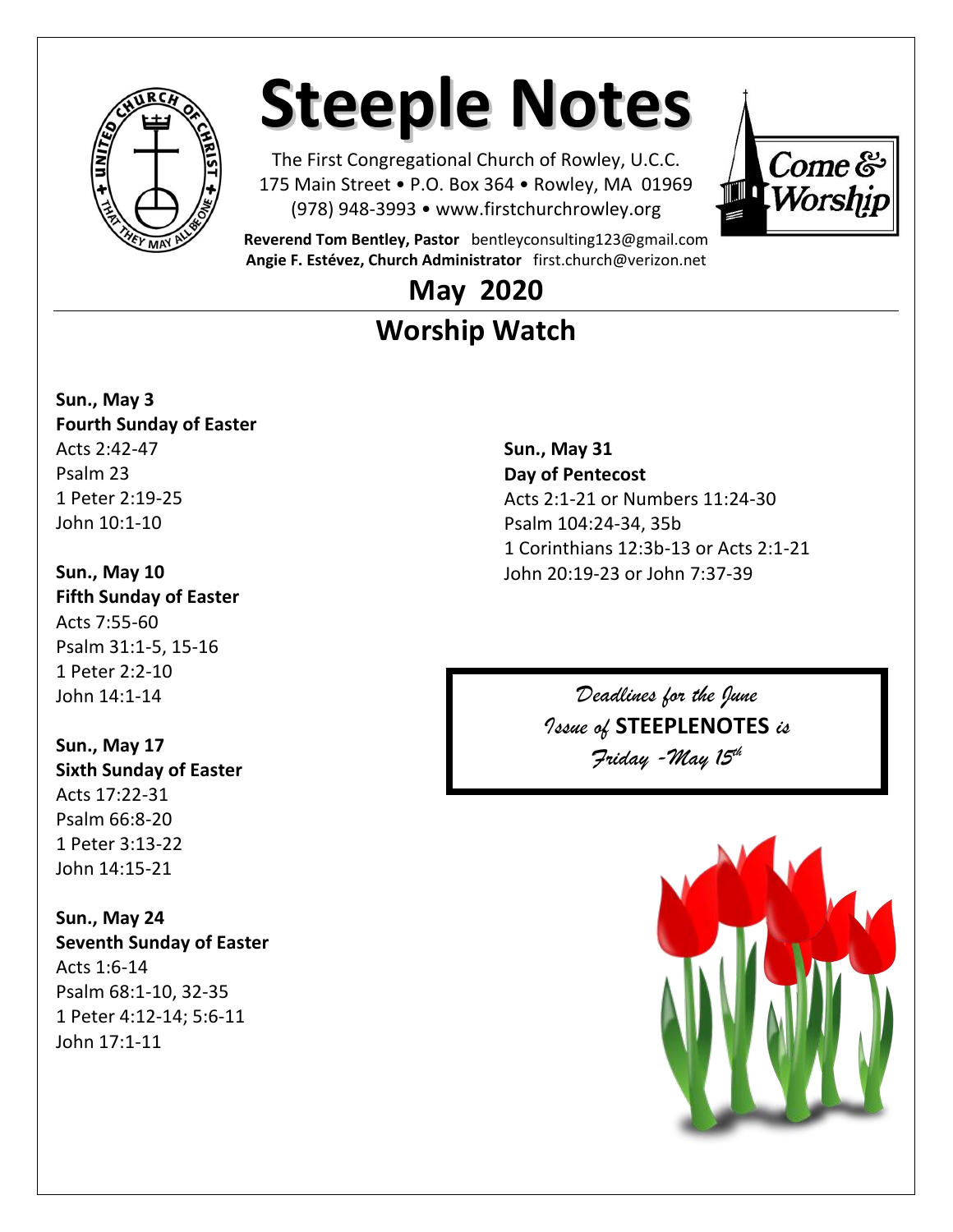

## **Finding a Focus When Everything Seems Blurred**

Every day feels like it's a new world.

Personally, I don't have a clue about a lot of things in the context of all this change. I find it hard to recollect how things once were. I have only a vague sense of what the future will bring.

That really leaves only the "now" wherein I can have a sense of clarity.

This constant readjustment to the immediate moment is actually becoming for me a helpful spiritual discipline. As I've noted in previous messages, the little things of life are becoming more important. I think that's in part because I can only understand those little things right now.

The big picture – the "not yet" – the "So, what's up? " These all confound my thinking. It's the familiar stuff in the moment that speaks most clearly to me as we go through this time of crisis and adjustment.

God's time is always in the here and now. We can celebrate what God did in the past, and we can hope for the future knowing that God's promises will be fulfilled. However, the real spiritual rubber hits the road at this moment of each breath we take in and let out. That is the real world in which we move and find our being. That is the place and space where God's Providence abounds.

Spring is just budding now. April is a tough cold month. May is a lot kinder and warmer. Right now I'm enjoying a tree that is blooming across the way from my window. I think it says it all for what we truly need.

In Scripture this image of the newly blooming tree is offered by a number of prophets as well as Jesus. It is an image that says to us "Get with the plan in the now dudes". God's kingdom is bursting out everywhere as we speak. God is doing a New Thing. Can we see it? Let's check out the small stuff first. It will help us get a focus in these times of a fast-moving blur.

Peace and Fond Blessings,

Rev. Tom

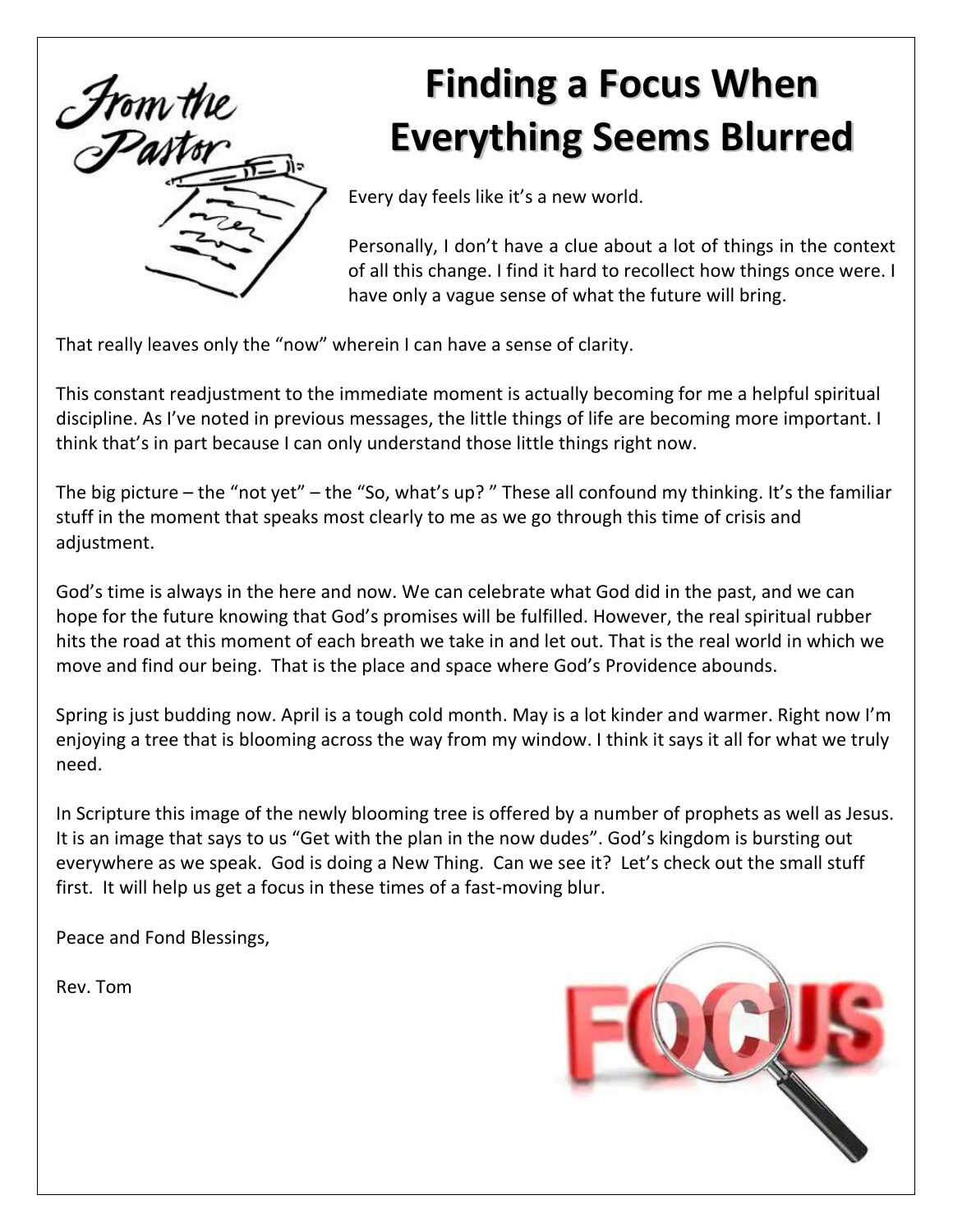### **Missions Committee**

Hello to everyone from the Missions Committee. We hope that you are staying well and able to isolate yourselves effectively. Please be well. Continue to care for your sisters and brothers here and around the world.

Remember the less fortunate and live in gratitude for every day. If you can support others in any way please consider a donation to UNHCR at 1310 L Street NW Washington DC 20005, or go to their website and click on "Donate". All the best to you.





It has been brought to our attention that **The Rowley Food Pantry** is short on supplies. If you could make a donation they would be most appreciative. A list of "current pantry needs" can be accessed on their website: <http://rowleyfoodpantry.org/>

You can drive up to the building beside the Baptist Church, go to the rear, there is a door, and beside the door should be a donation box in which to put donations.

The Rowley Food Pantry is open on Tuesdays 10AM-Noon and Thursdays 5:30PM-7PM.

#### **The "Who We Are" series, brought to you by the Missions Committee** will **kick off** on **Friday, May 29th @7pm.**

Through this community building project, we will be sharing stories of our ancestors or immediate family members and their immigration journeys. We hope this leads to a greater understanding of immigration, how it benefits our country and how we can be more supportive. Stay tuned for more information. If you'd like to get involved or want to participate in an interview, please contact Danby (please call or email the church if you need her contact information).

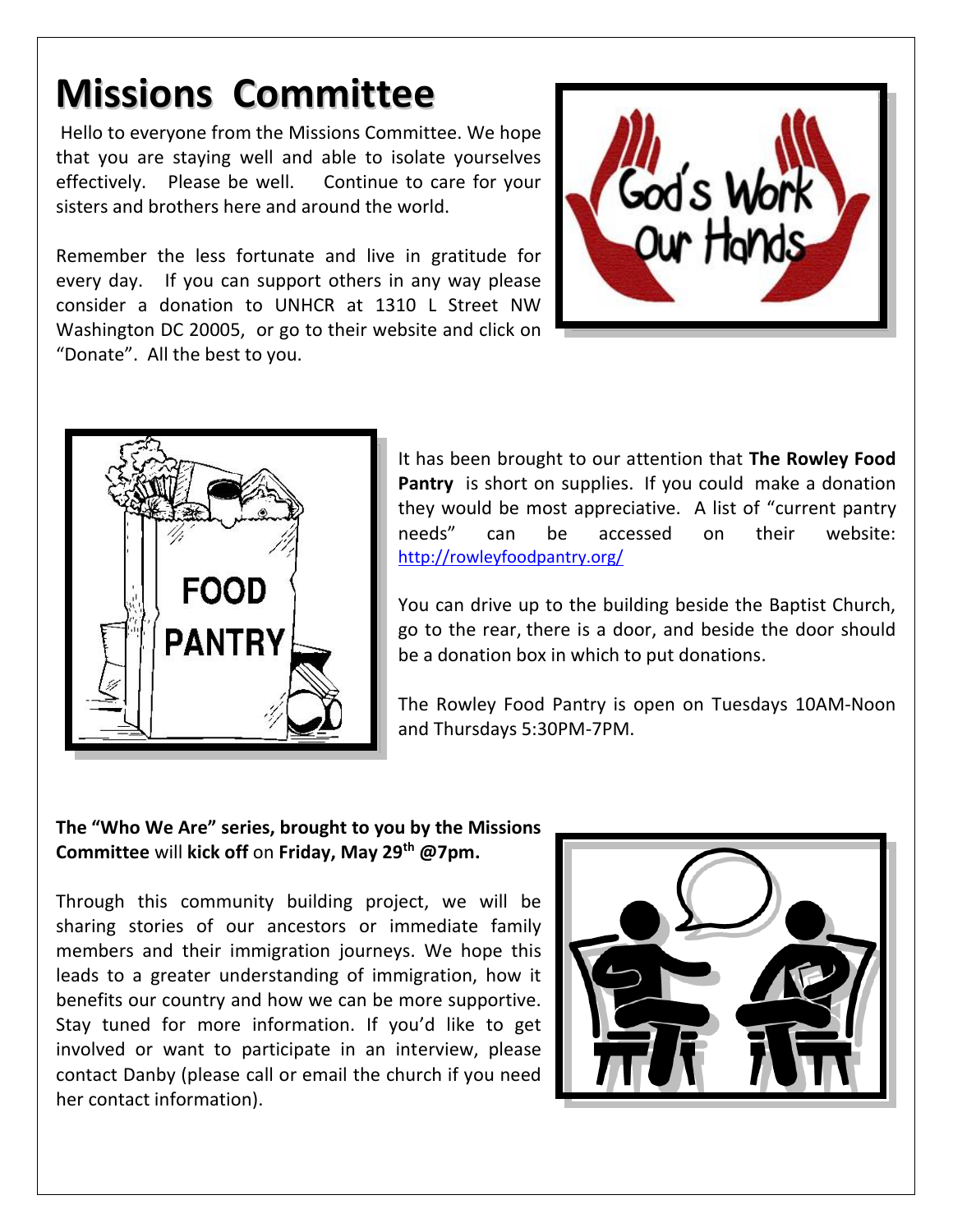### **Compassionate Care**

The Compassionate Care Network contacted over 35 The Compassionate Care Network contacted over 35 individuals during this past month. Individuals contacted include members and friends of our congregation. The purpose of this outreach is to check with those who live alone, who are elderly, anyone needing assistance with grocery shopping and/or is feeling a bit isolated during this time of being quarantined to our homes.



Those individuals making calls include:

- Mike Blouin James Kay
- Patti Cummings Robin Kay
- 
- Penny Hurley
- Kay Dalzell **•** Jerry Schmidt
- Lori Floodman Nancy Schmidt

If you want to be contacted by a member of the Compassionate Care Committee, please contact Angie Estevez at the church…

### **Sewing Initiative**

We'd like to thank those of you who have volunteered to make DIY cloth facemasks. Together, we're helping to mitigate the current shortage of PPE (Personal Protective Equipment) for front line workers, medical personnel, individuals and organizations.

Thus far, your donations have gone to:

- Staff at Market Basket Rowley
- A multi-generational family with several immunocompromised persons in the North Shore
- An individual in Florida that works for Lee Health Systems



- An individual that works at a Cancer Treatment Center in NYC
- Staff and residents at a couple of group homes for disabled persons in the North Shore
- Suenos Basketball Lawrence, MA
- POSE, Inc. Haverhill, MA
- The Grace Center Gloucester, MA

Our mission continues because of your generosity. Thank you. **If you're interested in joining this initiative, please let Angie in the office know.**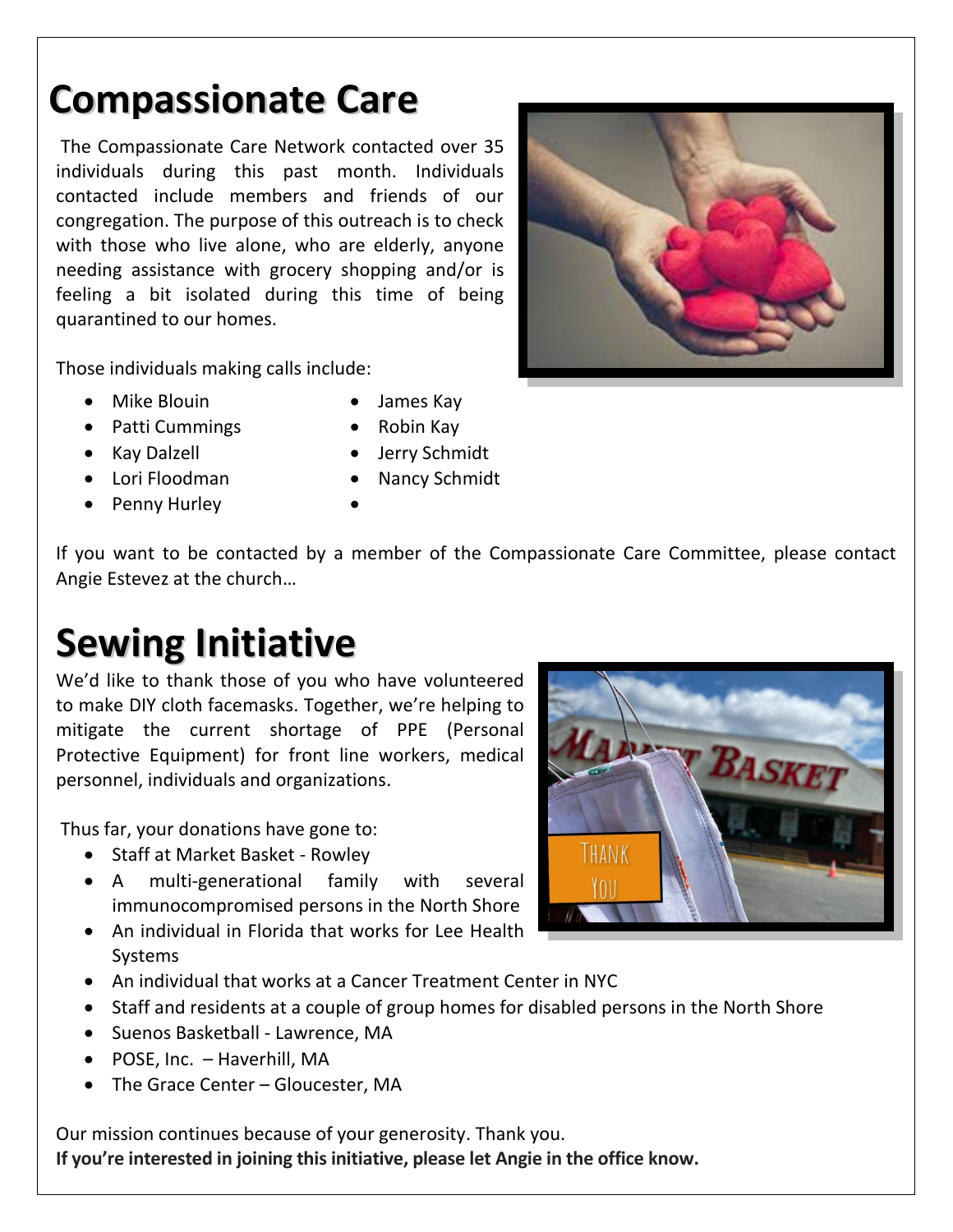## **Things To Look Forward To While Quarantining**

Book Exchange - **The Rowley Public Library** is not circulating books at this time, however, they have **donated** 60+ **LARGE PRINT** books to our congregation. We just picked them up on Thursday. After cataloguing them, they will be made available to you. If you've run out of large print books and want to participate in the book exchange, please call Angie in the church office.





We've been trying to mix up the content on our **Facebook page** hoping to gauge what might be of most interest to our visitors, especially during this time of quarantining. Recently, a church member sent us a couple of contemporary Christian music videos which we proceeded to schedule for viewing on our Facebook page. After posting the first video, it led to the idea for: **Music Tuesdays**.

Every Tuesday, on **Facebook,** a hymn or classic church song will post in the morning and a contemporary Christian praise/worship song in the afternoon. If there's enough interest, we'll share same via email too.

Mike Blouin and the Schmauch family have already volunteered to help provide some music suggestions as well as accompanying historical data, links, etc… If you have a favorite you'd like us to feature or if there's a song you want to know more about, drop us an email and we'll see what we can come up with.



#### **Quarantine Cooking - Recipe Exchange**

We still don't know what the next few months have in store for us regarding social distancing guidelines. In the event that stay at home orders are extended throughout the summer or even if they are dropped but enforced again in the fall – would any of you be interested in participating in a recipe exchange? There are a number of ways in which we can do this - via



email, social media, snail mail or even by video chat. If you're interested in participating, please message Angie at the office.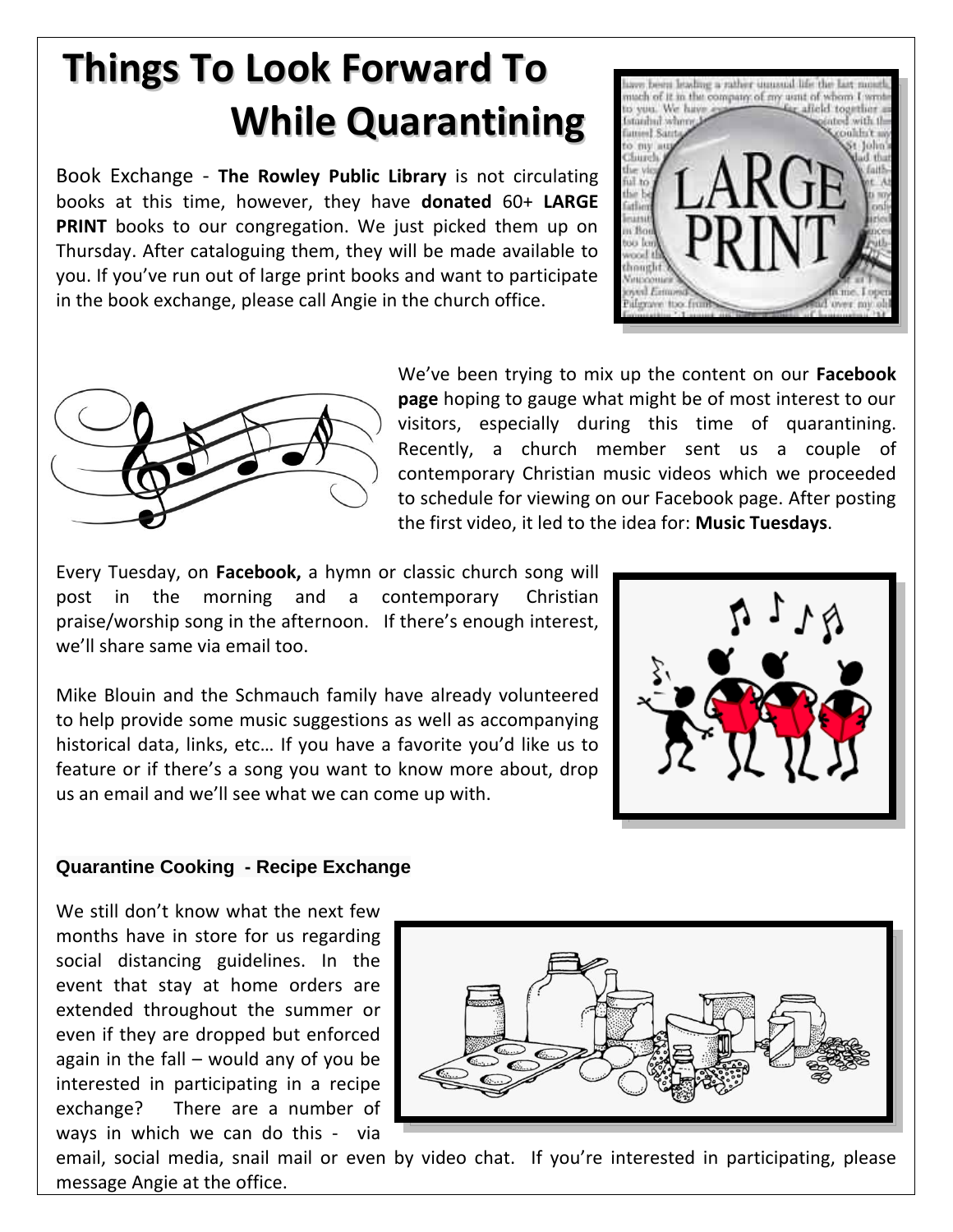### **Music Notes**

We see that t Gov. Baker extended the stay-at-home advisory at least through May 18, so it is not possible to hold the Plant Sale on May 16. I reached out to the members of the Music Committee, and it looks like we will have to do something else for fundraising later in the year. What that will be, we are unsure. We'll see how things progress and we'll keep you updated.

If you plan to purchase plants this spring, please consider supporting Country Gardens, a local Rowley business that has been extremely generous to our church over the years.

I'm also writing this on Earth Day and a lovely hymn popped into my mind: "For the Beauty of the Earth." The folks at Hymnary had this to say about the hymn's origins: "In 1863, Folliott S. Pierpoint was wandering through the English countryside around the winding Avon River. As he looked on the peaceful beauty surrounding him, he was inspired to reflect on God's gifts to his people in creation and in the church. Above all, Pierpoint thought of the sacrifice of Christ, in the greatest of sacrifices, that of his life in return for ours."



It seems to me that during this time of great uncertainty, reflecting on these lyrics can bring some joy to our hearts.

1 For the beauty of the earth, for the glory of the skies, for the love which from our birth over and around us lies. Christ, our Lord, to you we raise this, our hymn of grateful praise.

2 For the wonder of each hour of the day and of the night, hill and vale and tree and flower. sun and moon and stars of light, Christ, our Lord, to you we raise this, our hymn of grateful praise.

3 For the joy of human love, brother, sister, parent, child, friends on earth, and friends above, for all gentle thoughts and mild, Christ, our Lord, to you we raise this, our hymn of grateful praise.

4 For yourself, best gift divine, to the world so freely given, agent of God's grand design: peace on earth and joy in heaven. Christ, our Lord, to you we raise this, our hymn of grateful praise.

1 As I think of this verse on Earth Day, I am reminded of all of the beauty around us. A beautiful sunrise, the shining blue sky, a rainbow after a storm. There is so much to be thankful for on our beautiful Earth!

2 During our stay-at-home advisory, there have been times that I have been frustrated with being at home. Every hour, though, can bring wonder, from the beginning of a new day to the stars twinkling in the skies.

3 I miss being able to see family and friends on a regular basis. However, I've been trying to think of different ways to connect with people: a card a letter, a phone call, a text. Thinking about the people that we've had the chance to know and love, even if they are not with us right now, has been a blessing.

4 Amen!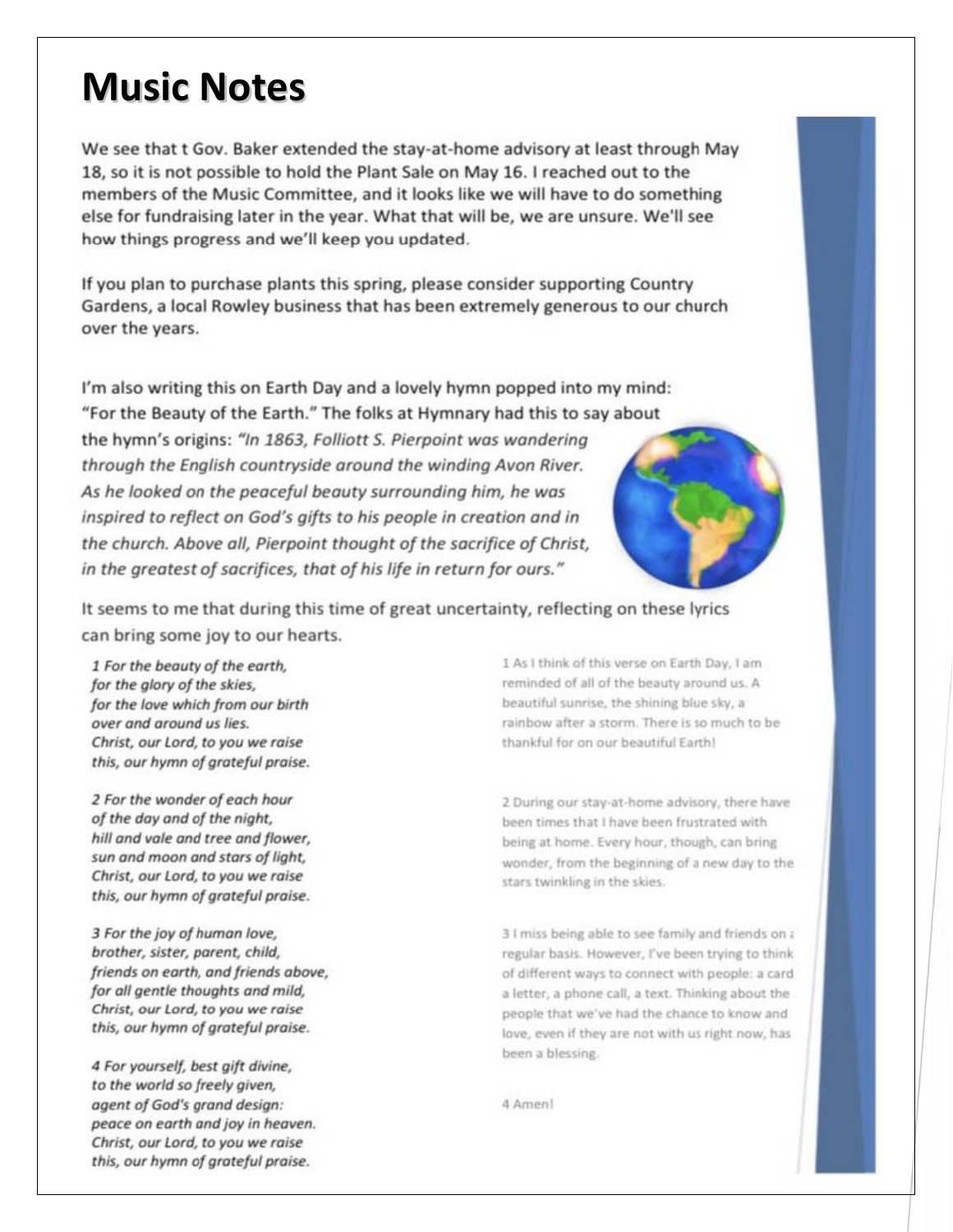# **Christian Ed Sunday School**

We have missed seeing everyone at church for Sunday School, but are hopeful that our classes have enjoyed our remote learning! We have been offering weekly SS lessons for both K-5 and 6-12 using video stories,

YouTube links, etc. We even have a guest teacher, Alexandra Flodman whose talent has helped make learning fun for the younger grades! In the older class this week a challenge was presented to each student to reach out to someone who may need a kind word or a little support during the quarantine. Next Sunday is National Prayer Day and our lesson will be on prayer. We are open to ideas from the students and parents such as a Zoom SS class with the older kids or to "just to check in." Please let us know what thoughts you may have for our last three classes this school year. We have also begun to brainstorm ideas for some summer interactions as well as next year and would love suggestions! Feel free to email Angie or call the church office or anyone of us on CE. Please also let us know how your children are enjoying the remote classes. Unfortunately we will not have our normal Children's Day celebration, but we look forward to an exciting new session in the fall. Who knows, we may have a summer celebration with "preview of next year!"

We also want to take this time to congratulate our high school graduates! We wish we could honor them in person and they were able to enjoy all the celebrations of their accomplishments they deserve! You are in our prayers and we wish you a wonderful college experience! Congratulations, Katie Blouin, Luke Confalone and Will Gundrum. We will keep you in our thoughts and prayers. Please let us know if I have missed anyone.

Lastly, we would like to thank Lisa Stevens for her commitment to the youth of our church for 25 years as Youth Group Leader and as a SS teacher for 13. Thank you Lisa for guiding and helping to mold our children into the wonderful adults they have become and most importantly, thank you for loving them. You will always be their Maaaaa!

Stay safe and have a wonderful summer!

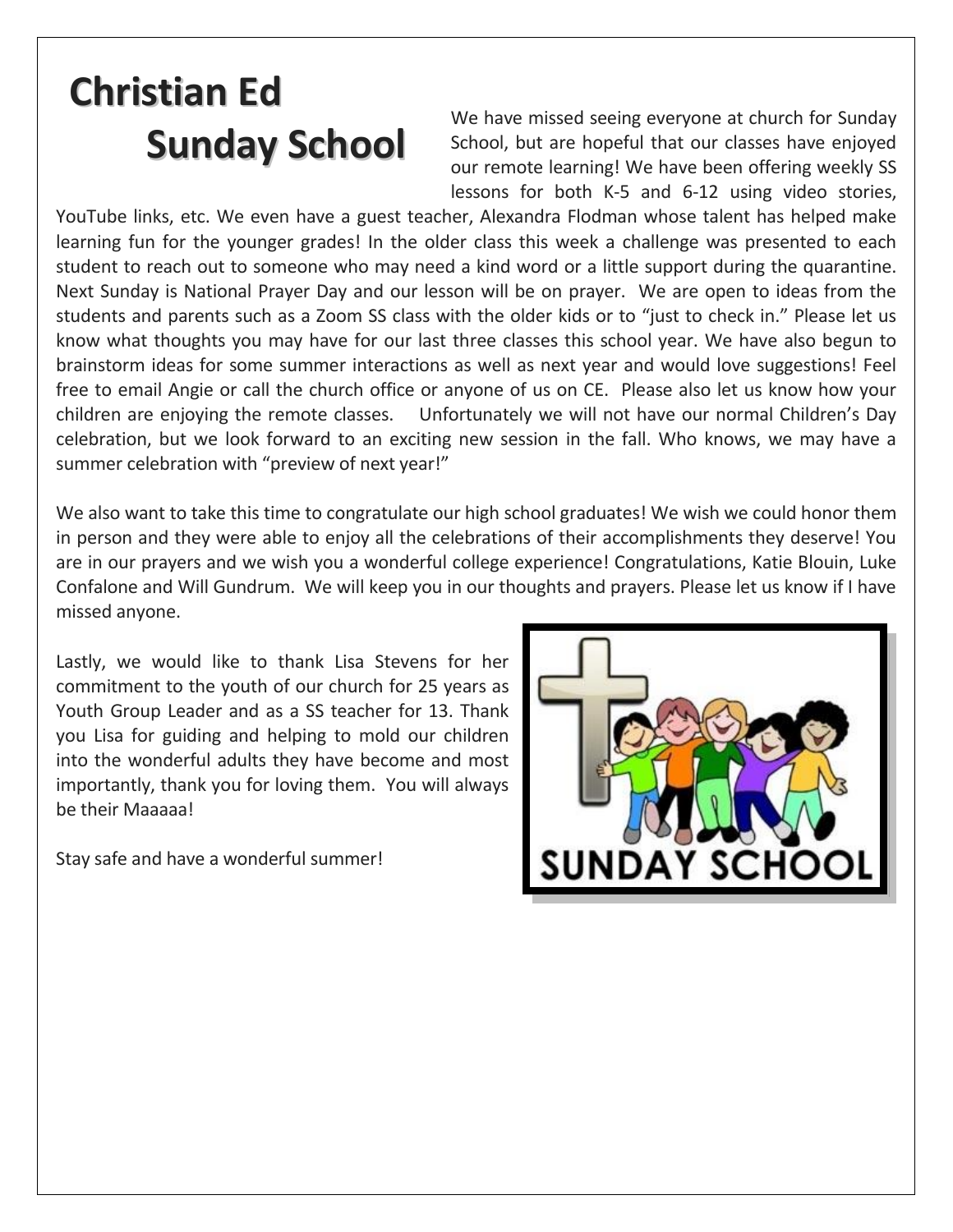### **Youth News**

Hello everyone, I just wanted you to know I'm here for all of you and though some are excited with no school, others have missed out on so much. No sports, proms, class trips and graduations.

I have gone through all kinds of emotions daily and get it and want you to know I'm here if you need to vent, I am sad that this is how my time after 25 years involved with Youth Group ends.

I have enjoyed teaching Sunday school for 13yrs ( I won't mention names but if you're asked to help out for 1 week run!) I have been lucky to watch most of you grow up from babies to parents with children of your own, I am proud to have so many youth group grandbabies! I am proud to say I have nurses, mechanics, secret agents (hehe), artists, chefs, teachers and even a rock-climbing mad scientist as my "children"!

I have started a wish box with Jaylynn and every time she asks to do something we write it down and put it in the box, we will do everything when this is over, try it!

You are my heart and I'm always here for you! We WILL have a church party when this is over!

Much love - Mama lisa, maaaa (May 2020)